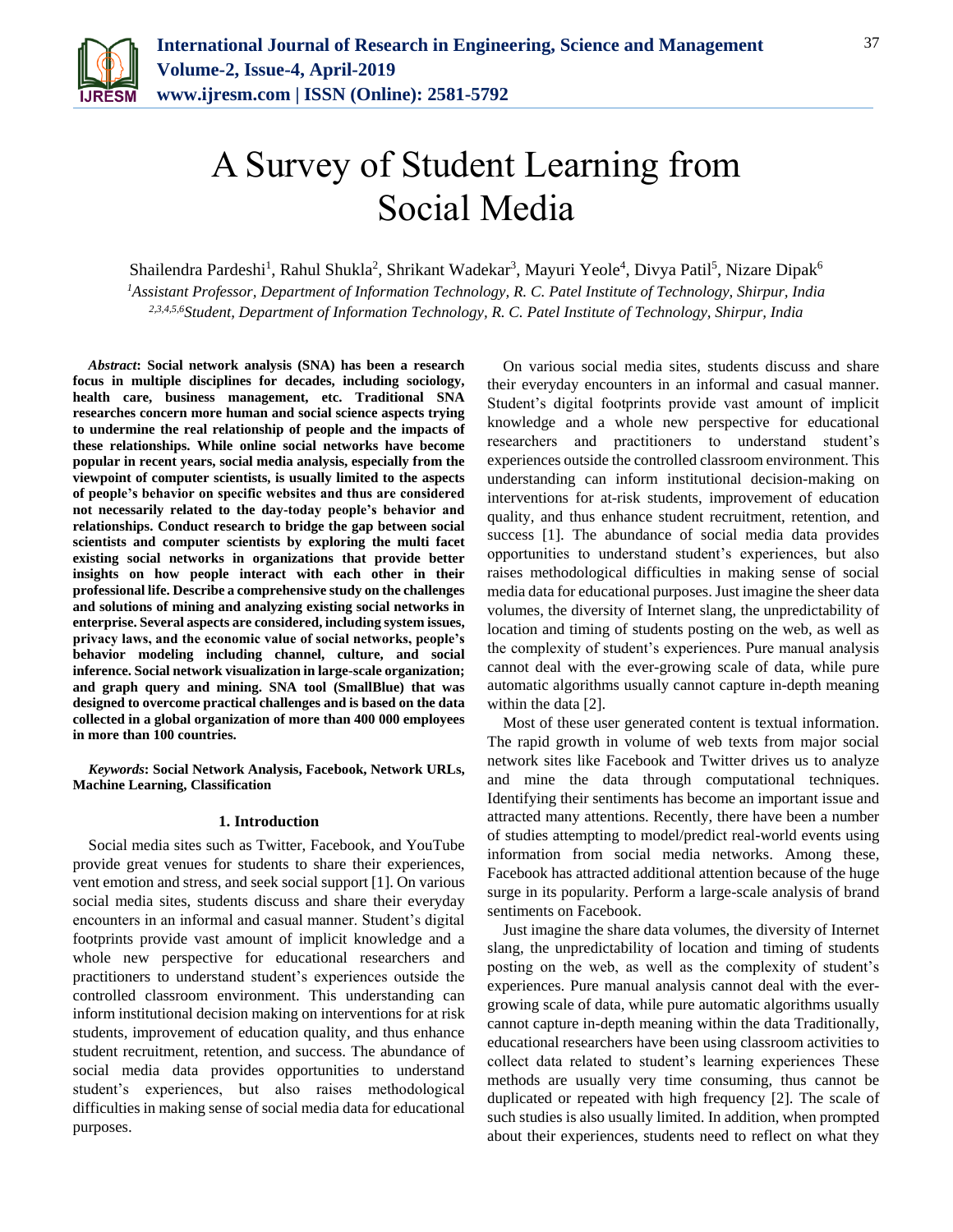

were thinking and doing sometime in the past, which may have become obscured over time [1].

The emerging fields of learning analytic and Educational Data Mining (EDM) have focused on analyzing structured data obtained from Course Management Systems (CMS), classroom technology usage, or controlled online learning environments to inform educational decision making. However, to the best of our knowledge, there is no research found to directly mine and analyze student posted content from uncontrolled spaces on the social web with the clear goal of understanding student's learning experiences [3].

The Research of goals of this study are: To demonstrate a work flow of social media data sense-making for educational purposes, integrating both qualitative analysis and large scale data mining techniques as illustrated. To explore engineering student's informal conversations on Facebook, in order to understand issues and problems students encounter in their learning experiences. Chose to focus on engineering student's posts on Facebook out problems.

## **2. Related work**

Most of the Internet users are using the SNS's for online interactions. Normally, the users share opinions, facts or issues based on their topic of interest without being at the same place and same time. There are a lot of tools for opinion mining and sentiment analysis such as analysis of customer's product reviews, personality of SNS's users and educational purpose. Sentiments are analyzed after all the opinions in comments or postings are extracted.

By analyzing people's sentiment, the emotions of the public toward a particular issue can be observed, experimented and quantified. The complexities in conveyed texts cause an insufficiency to abide in the existing sentiment analysis studies which identify user behaviors as well as their state of minds. Based on previous research, various methods are implemented in sentiment analysis which is done either manually, semiautomatically or fully automatically. In addition, sentiment analysis consists of several processes which include extraction and classification.

#### *A. Extraction and classification*

There are various methods used in previous research for data extraction where methods in sentiment analysis have transformed moderately to automatic computer-based system. Manual approach time-consuming in conducting the surveys for data collection. Unlike automated systems, there are no/less limitations in collecting and analyzing data [7]. Some of the automated tools perform filtration immediately after the contents are extracted. For example, a research done on Facebook extracts relevant and eliminates irrelevant contents from posts by using information retrieval techniques then filters the data after the extraction. The filtration includes emoticons replacements, upper and lower casing, and removal of stop words, repeated words as well as punctuations [2], [9]. In order

to classify the texts into emotions, various classifiers or methods are used after performing the filtration of data [6]. In, sentiment analysis is done by using Sentiment Identification Algorithm which are Compositional Semantic Rule, Numeric Sentiment Identification, and Bag-of-Word and Rule-based. All these algorithms are used in Machine Learning Model which involves several classifiers such as Decision Tree (J48), Random Forest, Logistic Regression and Neural Network.

There are also other classifiers being used by other researchers in their works such as Naïve Bayes, Support Vector Machine (SVM), Sequential Mining Optimization (SMO) and Maximum Entropy. Even though the approach is used to increase the accuracy of sentiment classification, the manual Lexicon based approach is more efficient for data analysis than the automated classification methods because it is flexible, especially for multilingual texts. Mostly, automated classification methods are used for English texts and as for the other texts such as Malay, Thai, Chinese, German and Spanish used either manual or semi-automated approach for classifications.



To classify and filter the emotions of the comments posted on the facebook following procedure is followed, that is

- First of all, select the facebook post on which we have to comment further.
- Then attach the comments as per our requirements. This steps come under the preprocessing phase of the whole process. Later, extract the comments thoroughly and as the comments get extracted store them in databases.
- Then retrieve the texts the databases in filtering stage. As the words are filtered store them in database.
- Again retrieve them from the database, but this time on the basis of their user ID's and count the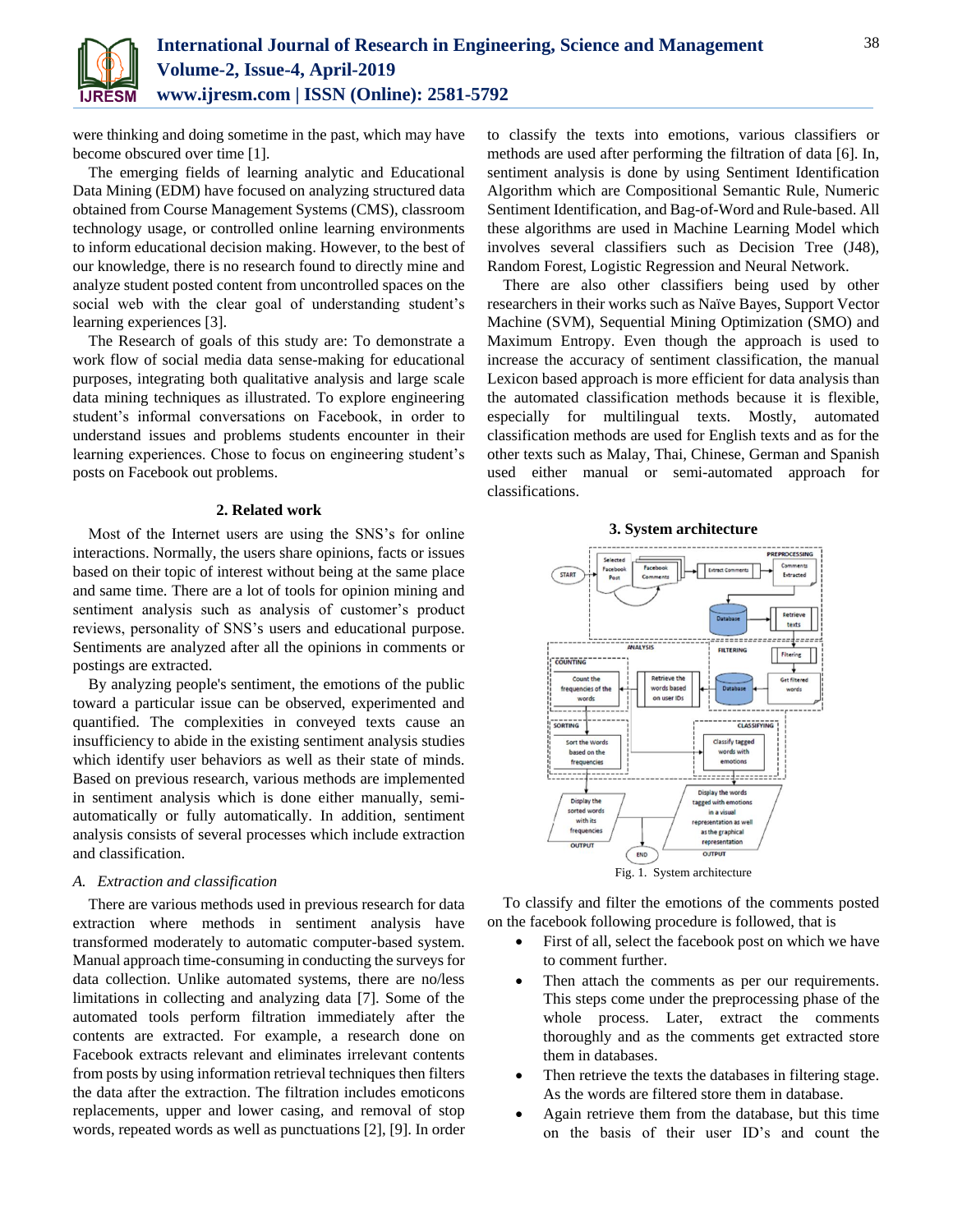

frequencies of the words.

- Now it's time to sort the words on the basis of their respective frequencies. As the sorting phase completes the words are either displayed in sorted way with their frequencies as the output or,
- They are classified again with emotions and then this tagged words with emotions are displayed in a visual representation as well as the graphical representation as output.
- Here, the words are classified in two ways SVM (Support Vector Machine) and Naïve Bayes classifiers.
- At last the process ends and the comments are classified.

# **4. Software environment**

Java technology is both a programming language and a platform. The Java programming language is a high-level language that can be characterized by all of the following buzzwords:

- Simple
- Architecture neutral
- Object oriented
- Portable
- Distributed
- High performance
- Interpreted
- Multi-threaded
- Robust
- Dynamic
- Secure

With most programming languages, you either compile or interpret a program so that you can run it on your computer. The Java programming language is unusual in that a program is both compiled and interpreted. With the compiler, first you translate a program into an intermediate language called Java byte codes the platform independent codes interpreted by the interpreter on the Java platform. The interpreter parses and runs each Java byte code instruction on the computer. Compilation happens just once; interpretation occurs each time the program is executed.

Virtual Machine (Java VM). Every Java interpreter, whether it's a development tool or a Web browser that can run applets, is an implementation of the Java VM. Java byte codes help make "write once, run anywhere" possible. You can compile your program into byte codes on any platform that has a Java compiler. The byte codes can then be run on any implementation of the Java VM. That means that as long as a computer has a Java VM, the same program written in the Java programming language can run on Windows 2000, a Solaris workstation, or on an iMac.

# *A. The java platform*

A platform is the hardware or software environment in which a program runs. Already mentioned some of the most popular platforms like Windows 2000, Linux, Solaris, and Mac OS. Most platforms can be described as a combination of the operating system and hardware. The Java platform differs from most other platforms in that it's a software-only platform that runs on top of other hardware-based platforms.

The Java platform has two components:

- The Java Virtual Machine (Java VM)
- The Java Application Programming Interface (Java API)

Introduced to the Java VM. It's the base for the Java platform and is ported onto various hardware-based platforms. The Java API is a large collection of ready-made software components that provide many useful capabilities, such as graphical user interface (GUI) widgets. The Java API is grouped into libraries of related classes and interfaces, these libraries are known as packages.

## **5. Naive Bayes classifier**

 Naive Bayes classifiers are a collection of classification algorithms based on Baye's Theorem. It is not a single algorithm but a family of algorithms where all of them share a common principle, i.e. every pair of features being classified is independent of each other. It is a classification technique based on Bayes Theorem with an assumption of independence among predictors. In simple terms, a Naive Bayes classifier assumes that the presence of a particular feature in a class is unrelated to the presence of any other feature. For example, a fruit may be considered to be an apple if it is red, round, and about 3 inches in diameter. Even if these features depend on each other or upon the existence of the other features, all of these properties independently contribute to the probability that this fruit is an apple and that is why it is known as 'Naive'. Naive Bayes model is easy to build and particularly useful for very large data sets. Along with simplicity, Naive Bayes is known to outperform even highly sophisticated classification methods. In machine learning, naive Bayes classifiers are a family of simple "probabilistic classifiers" based on applying Bayes' theorem with strong (naive) independence assumptions between the features.

#### **6. Support Vector Machine (SVM) classifier**

A Support Vector Machine (SVM) is a discriminative classifier formally defined by a separating hyper plane. "Support Vector Machine" (SVM) is a supervised machine learning algorithm which can be used for both classification and regression challenges. However, it is mostly used in classification problems. In this algorithm, plot each data item as a point in n-dimensional space (where n is number of features you have) with the value of each feature being the value of a particular coordinate.